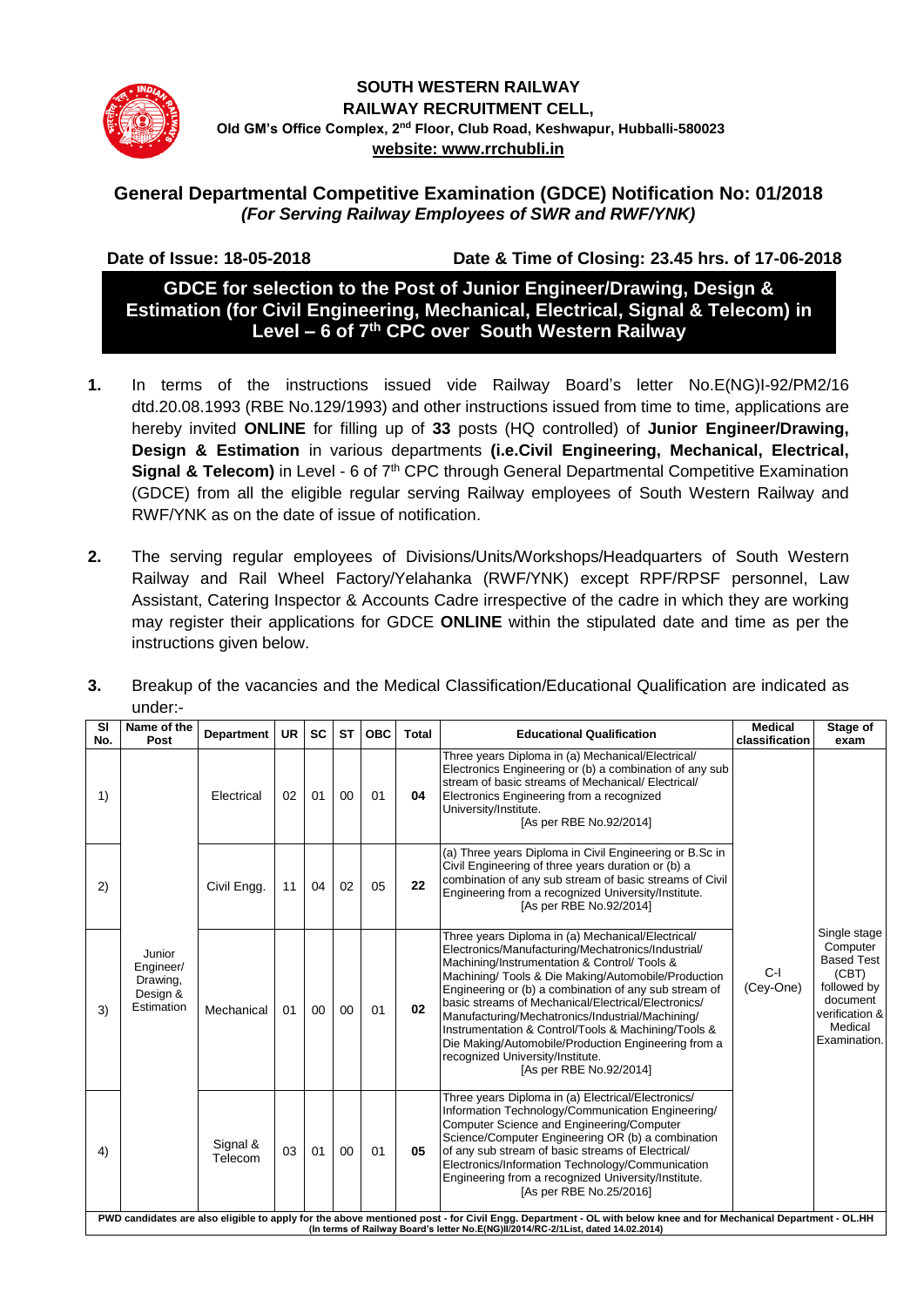# **4. ELIGIBILITY CRITERIA**

- 4.1 **Zone of Consideration:** Only serving regular Railway employees of South Western Railway and RWF/YNK who are working in the Pay Matrix Level 6 and below of 7<sup>th</sup> CPC (Excluding MACP) are eligible to apply in terms of Railway Board's letter No.E(NG)I-2008/PM1/6 Part, dtd.24.07.2017 (RBE No.72/2017). RPF/RPSF personnel are not eligible to apply in terms of Railway Board's letter No.E(NG)I/2002/PM2/9, dtd.11.08.2003 (RBE No.139/2003) and Law Assistant, Catering Inspector & Accounts Cadre are not eligible to apply in terms of Railway Board's letter No.E(NG)I/2000/PN2/12, dtd.21.08.2001 (RBE No.165/2001).
- 4.2 **Educational Qualification:** Candidates should posses the prescribed educational qualification (as indicated above) from recognized Board/University/Institute as on the date of Notification. Candidates having higher educational qualification may also apply. Those candidates who are appearing in and/ or awaiting results of the final examination need **NOT** apply.
- 4.3 **AGE LIMIT :** The maximum age limit for appearing in the GDCE will be **42 years for General** candidates, **45 years for OBC** candidates and **47 for SC/ST** candidates reckoned as on the date of notification.
- 4.4 **MEDICAL FITNESS :** The candidates should be FIT in Cey One (C-I) Medical Classification.

# **5. APPLICATION FEE :** NIL

#### **6. MODE OF APPLICATION**

- 6.1 Applications should be registered **ONLINE** by filling up the required details in the prescribed format, as will be made available in the website of RRC/SWR i.e., [www.rrchubli.in](http://www.rrchubli.in/) The application has to be filled up carefully duly following the steps and instructions, as provided on the website.
- 6.2 In case any employee has any difficulty in registering his application **ONLINE**, they can contact the following helpline numbers from where assistance in filling up/ registering their applications will be provided:-

| Division/Unit             | <b>Help line numbers</b> |              |  |  |
|---------------------------|--------------------------|--------------|--|--|
|                           | Railway                  | DOT          |  |  |
| Headquarters              | 26266                    | 0836-2326266 |  |  |
| <b>Hubballi Division</b>  | 46290                    | 0836-2346290 |  |  |
| <b>Bengaluru Division</b> | 56224                    | 080-22156224 |  |  |
| <b>Mysuru Division</b>    | 66255                    | 0821-2428630 |  |  |

- 6.3 To avoid last minute rush, candidates are advised in their own interest to register their applications **ONLINE** well before the closing date, since there may be possibility of failure/ inability to log on to the website of RRC/SWR on account of heavy load on the internet or website jam during last days. Candidates desiring to make any corrections in the application already filled can do so before the FINAL SUBMISSION being clicked on **ONLINE** registration. After final submission and confirmation, no provision for editing the data is allowed.
- 6.4 The last date/ time for **ONLINE** registration is **17-06-2018 at 23.45 hrs**. Railway Administration will not bear any responsibility if the candidates are not able to register their applications **ONLINE** within the last date/time, for any reason whatsoever.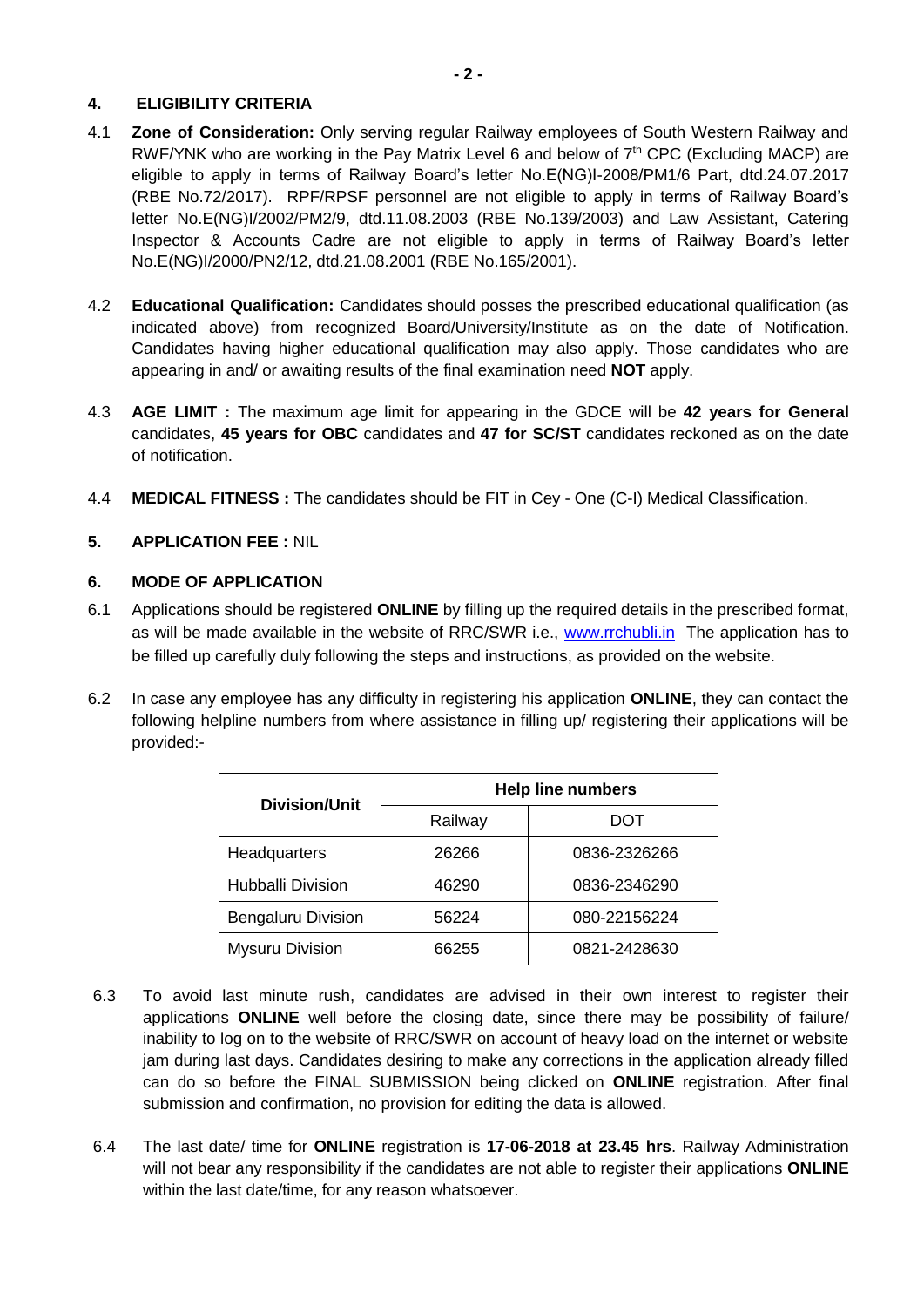# **7. Steps to be followed while registering the ONLINE Application:**

- 7.1 Go to RRC/SWR website [www.rrchubli.in](http://www.rrchubli.in/)
- 7.2 Click on JE/Drawing, Design & Estimation (for Civil Engineering, Mechanical, Electrical, Signal & Telecom) - General Departmental Competitive Examination (GDCE) - Online application.
- 7.3 Click on the "New Registration" Link available in the home page.
- 7.4 Fill up the basic details viz. Name, Date of Birth, E-mail Address, Aadhaar No. and Mobile number, department and posts being applied etc.
- 7.5 Follow the instructions and complete the registration process step-by-step for generating a Registration Number & Password for login.
- 7.6 Candidates are advised to preserve/note their Registration ID and Password generated and sent to their Email ID & SMS to registered mobile number for further stages of selection process/correspondence with respective HQrs., Divisions/Units concerned.
- 7.7 After filling up the details and reading the declaration, Click on the FINAL SUBMIT button. On final submission the employees may check all the details and may edit if required and confirm. Employees may take the print of application for their record. After confirmation, there is no provision of editing.
- 7.8 On submission of application by the applicants, the same will be sent to respective Division/Units (i.e. Personnel Department of HQrs., UBL, SBC, MYS, CAO/CN, TMO/HQ, UBLS (including the details of GSD/UBL) and MYSS (including the details of MGSD/AP) and RWF/YNK for ON LINE verification.
- 7.9 Designated Officers of HQrs/Division/Units will be provided ID and Password. The Hqrs/Division/Units will verify the details and certify the correctness of the data as per the SR and other details, make ELIGIBLE/INELIGIBLE and submit to RRC **ONLINE** for further process. Once the details are verified and submitted by the designated officers, no further verification will be done at any level during the selection process. Hence the verifying Officers should ensure the correctness of the data before submission to RRC after **ONLINE** verification.
- **8. ONLY ONE APPLICATION:** Each eligible serving employee category should submit only one application against specific post of department of this Notification and employees submitting more than one application will be liable for disqualification. Even if, such a candidate gets selected inadvertently, he/she will be disqualified and they will not be considered for selection under this Notification for GDCE.

**Note:** In case the application is rejected for any reason, candidates will be able to view their status **ONLINE** on the website along with the reasons for rejection(s). SMS and e-mail alerts will also be sent to the candidates on their registered mobile number and email ID, furnished by them during their **ONLINE** application. Candidates whose application/candidature is rejected will NOT be intimated by post.

#### **THE ELIGIBLE CANDIDATES SHOULD TREAT THAT THIS NOTIFICATION ITSELF IS AN ALERT NOTICE FOR CONDUCTING COMPUTER BASED TEST (CBT) EXAMINATION WHICH WILL BE ADVISED AT SHORT NOTICE BY RRC/SWR.**

- **9.** Employees who are selected are liable to be posted to any Division/Unit of South Western Railway. Those who are not willing for posting involving transfer, need not apply. The allotment of division/unit of the selected candidates/employees will be at the discretion of the administration, subject to availability of GDCE quota vacancies. Candidates/Employee has no right to ask the Division/Unit of their choice.
- **10.** Last date/ time for **ONLINE** registration is **17-06-2018/23.45 hrs.** RRC/Hubli will not bear any responsibility if the candidates are not able to register their applications **ONLINE** within the last date/time, for any reason whatsoever.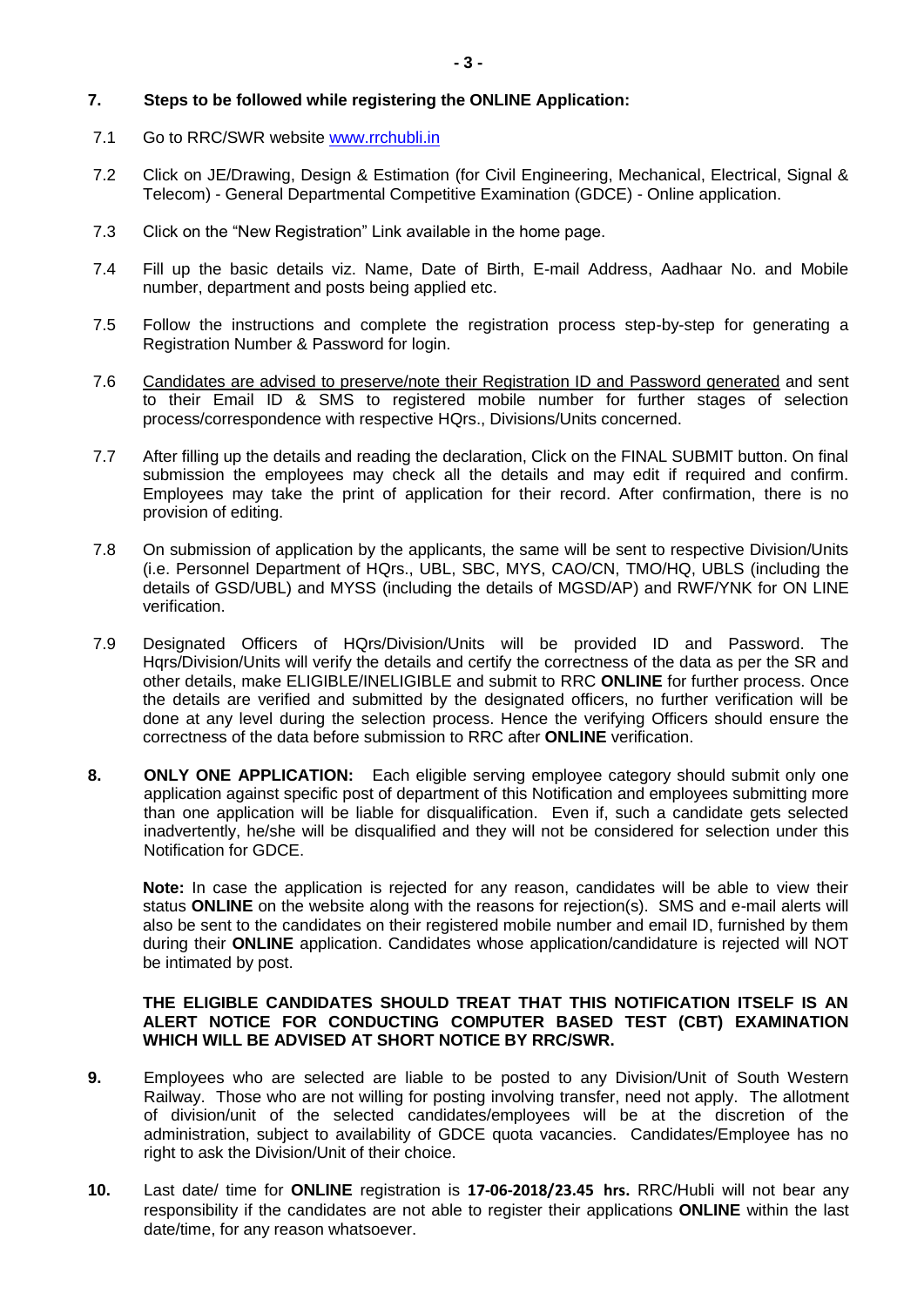- **11.** A recent passport size color photograph (not older than one month) without cap and without wearing the coloured glasses along with his/her signature below the photograph in jpg/jpeg file format should be uploaded **ONLINE**. (Size of the file is greater than 10kb & lesser than 30kb).
- **12.** The candidates shall also upload the Educational/Degree/Convocation/Passing Certificate and valid Community Certificates (in case of SC/ST/OBC candidates), disability certificate for PWD candidates issued by an appropriate issuing authority in jpg/jpeg/pdf file format and size of the file is greater than 10kb & lesser than 100kb.

# **13. SELECTION PROCESS**

- 13.1 The selection for the posts notified in this Notification will be by **Computer Based Test (CBT).**
- 13.2 The questions set in the **Computer Based Test (CBT)** will be of Multiple Choice Objective Type. The question paper will be set in English, Hindi, Urdu and local languages i.e. Kannada, Telugu, Tamil, Marathi & Konkani. The candidates have to give preference any one of the above mentioned language, while submitting **ONLINE** application.
- 13.3 The standard of the questions for the **Computer Based Test (CBT)** will generally be in conformity with the educational standards prescribed for the post. The questions are likely to include subjects pertaining to General awareness, Arithmetic, General Intelligence and Reasoning. **The question paper will have 100 questions, each carrying one mark and the duration of the examination is 90 minutes.**
- 13.4 **There will be negative marking in CBT examination and marks will be deducted for each wrong answer @ 1/3 of the marks allotted for each question.**
- 13.5 The **Computer Based Test (CBT)** examination will be conducted by RRC/Hubli and the date of examinations will be notified by RRC/Hubli in due course through Messages on mobiles, emails registered in the applications and on website of RRC/UBL.
- 13.6 During examination candidates should read the instructions on the computer terminal DASH BOARD carefully and follow them scrupulously. Failure to comply with the instructions may lead to disqualification of candidature.

#### **14. MOBILE PHONES, PAGERS, CALCULATORS OR ANY OTHER COMPUTING/ COMMUNICATION/ELECTRONIC DEVICE/ GADGETS ARE PROHIBITED:**

- 14.1 Candidates are prohibited from carrying mobile phones, pagers, calculators or any other computing/communication/electronic device/ gadgets to the examination center. If any candidate is found to be in possession of such device/gadgets in working or in switched off condition in the examination hall, his/her candidature shall be cancelled forthwith and he/she will be debarred from future examinations conducted by RRC. In addition such employees are liable to be taken up under appropriate disciplinary/ criminal proceedings.
- 14.2 Candidates are strictly advised, in their own interest, not to bring any valuables and prohibited items to the venue of the examination, as arrangement for safe-keeping cannot be assured.

# **15. HALL TICKET (E-ADMIT CARD) FOR ONLINE EXAMINATION:**

- 15.1 **E-ADMIT CARDS** to the eligible candidates will be made available on the website about two weeks before the **Computer Based Test (CBT)**. Eligible candidates should log in at the link provided on RRC website using Registration Number and DOB, download the **E-ADMIT CARD** and take a printout.
- 15.2 Candidates must bring their **E-ADMIT CARDS** duly obtaining the signature of the concerned supervisor/controlling Officer in the space provided on the **E-ADMIT CARD**, while appearing for the **Computer Based Test (CBT)**.
- 15.3 RRC will not entertain any request for any change in examination centre allotted to eligible candidates.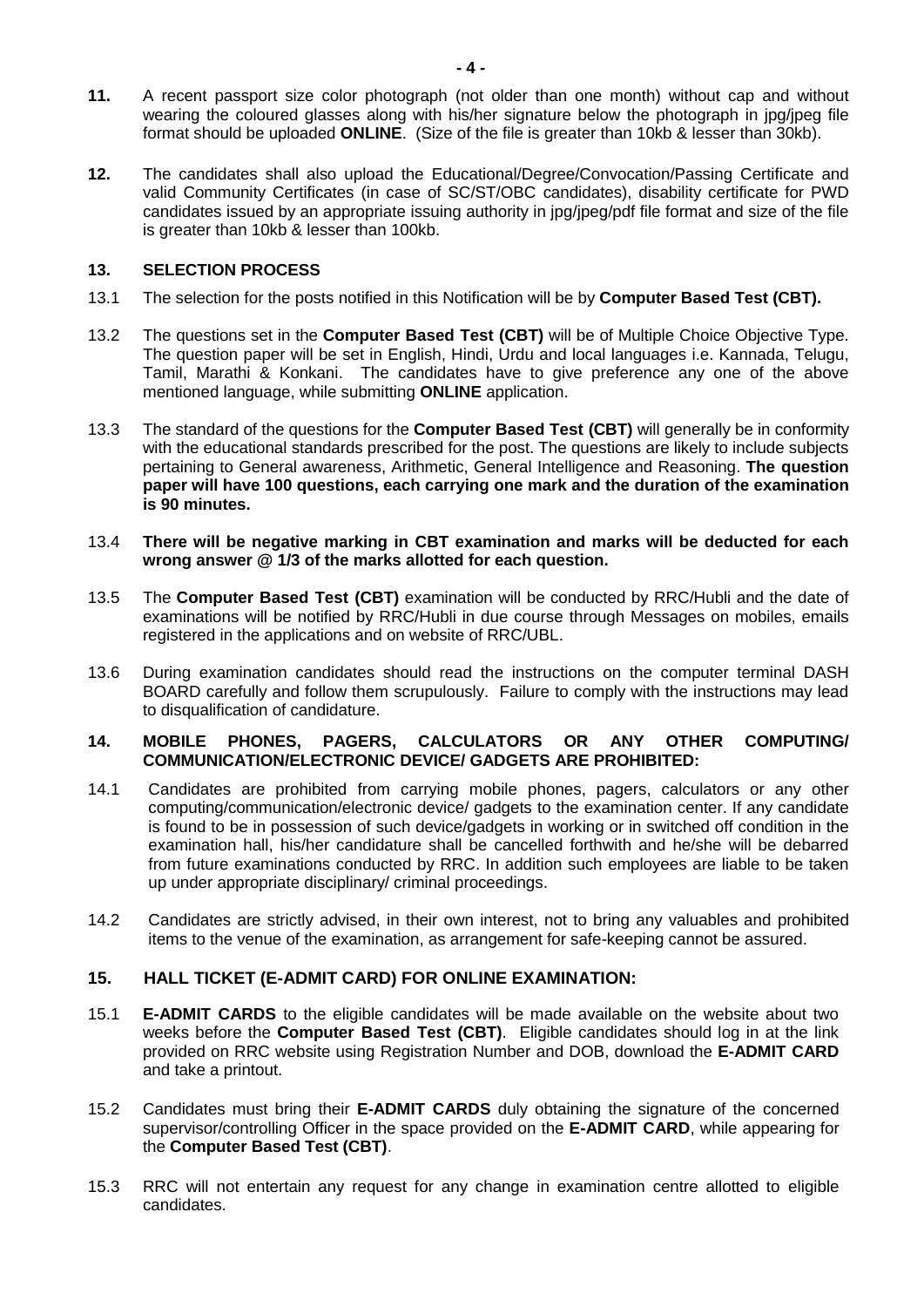# **16. Document Verification/Medical examination**

16.1 After finalizing the results of the CBT examination, candidates, who have qualified in the CBT examination, to the extent required as per the notified vacancies will have to submit the Original Academic/Technical/Community certificates at the respective allotted Hqrs/Divisions/Units for scrutiny. On satisfactory Document Verification, they will be directed for appropriate medical examination as prescribed at Para 03 above.

# **17. GENERAL**

- 17.1 Before applying, the Candidates should carefully read the instructions and ensure that he/she fulfills all the prescribed eligibility criteria at the time of **ONLINE REGISTRATION** of application as per the Notification.
- 17.2 The number of vacancies shown in this Notification are provisional and the same are liable to increase or decrease depending upon the actual needs of the administration at the time of finalization of selection.
- 17.3 The vacancies are to be filled up in various Divisions/Units of South Western Railway. The selected candidates are liable to be posted anywhere on South Western Railway. Decision of Railway Administration in this regard shall be final.
- 17.4 Railway Administration reserves the right to alter the mode of examinations or re-conduct the CBT examination or to cancel part or whole of any process of the selection at any stage without assigning any reason.
- 17.5 RRC reserves the right to conduct the examination in batches on various dates and locations as decided by the RRC.
- 17.6 The selected employees under GDCE will have to pass the prescribed training courses prior to appointment to the post for which selected under GDCE wherever applicable.
- 17.7 The scheme of GDCE will be implemented according to the guidelines issued by Railway Board and will be binding on all.
- 17.8 Candidate's biometric data capture and/or video/still photography will be done before admitting to the examination hall or in the examination hall/during the examination. Candidates must cooperate with examination conducting officials.
- 17.9 Sparing of the candidate for taking the examination and issuing necessary duty passes, if required, as per rule, will be the responsibility of the concerned office/unit where the candidate is presently working. No travel authority shall be provided by RRC.
- **18. INVALID APPLICATIONS:** Applications with the following deficiencies will be summarily rejected.
- 18.1 Applications not registered through **ONLINE**.
- 18.2 Applications which are incomplete in any manner.
- 18.3 Applications of candidates not possessing the prescribed educational qualifications.
- 18.4 Applications of candidates not fulfilling the age conditions.
- 18.5 If more than one application registered by the same candidate, all such applications will be rejected.
- 18.6 Applications without uploading photograph, signature and certificate w.r.t. EQ/TQ and community
- 18.7 Applications where the required documents are not uploaded.
- **NOTE: The list is only illustrative and not exhaustive. The applications will be rejected on any other irregularity/deficiency noticed by the RRC at any stage and considered sufficient for rejection.**

# **19. MISCONDUCT / MALPRACTICE**

- 19.1 Candidates are warned that, they should not furnish any particulars that are false or suppress any material information while registering the **ONLINE** Application.
- 19.2 Candidates shall not bring or attempt to bring any political or other influence to further his/her interest in respect of selection process.